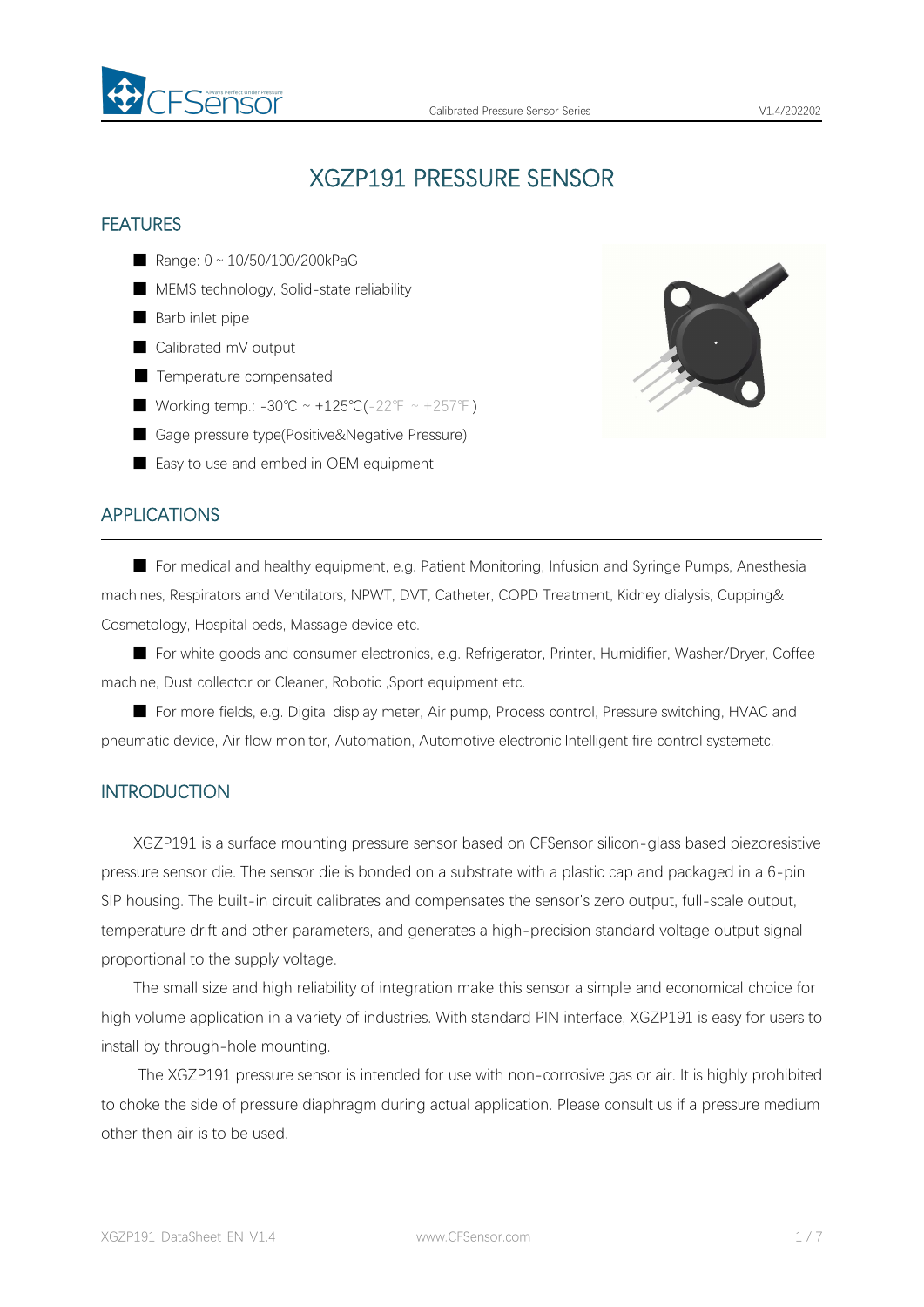

# Electronic Performance

- Power Supply: ≤16Vdc or 6.0mAdc
- Input Impedance :  $4kΩ ~ 6kΩ$
- Output Impedance : 4kΩ~6kΩ
- Insulation Resistor: 100MΩ,100VDC
- Over Pressure: 1.5X Rated Pressure

# **Construction**

- Sensing Die: Silicon
- Die Mounting Glue: Silicone Gel
- Leading wire: Gold Wire
- Package Housing: PPS(Phenylene sulfide)
- Pin: Silver Plated Copper
- Net Weight: Approx.5g

### Environment Condition

- Orientation: Deviate  $90^{\circ}$  from any direction, zero change  $\leq 0.05\%$ FS
- Shock: No change at  $10$ gRMS,  $(20 \text{ ∼ } 2000)$ Hz condition
- Impact: 100g, 11ms
- Medium Compatibility:

Pressure side: air or gas compatible with FR4, silicone, silicone glue, metallic material and PPS.

Reference side: dry air and non-corrosive gas compatible with PPS, silicon and silicone glue or

epoxy, gold, aluminum and silver.

# Test Condition

- Medium: Gas(Clean air and Non-corrosive gas)
- Medium Temp: (25±1)℃/(77±1.8)°F
- Environment Temp.: (25±1)℃/(77±1.8)℉
- Shock: 0.1g (1m/s2) Max
- Humidity: (50%±10%) RH
- Power Supply: (10±0.005) VDC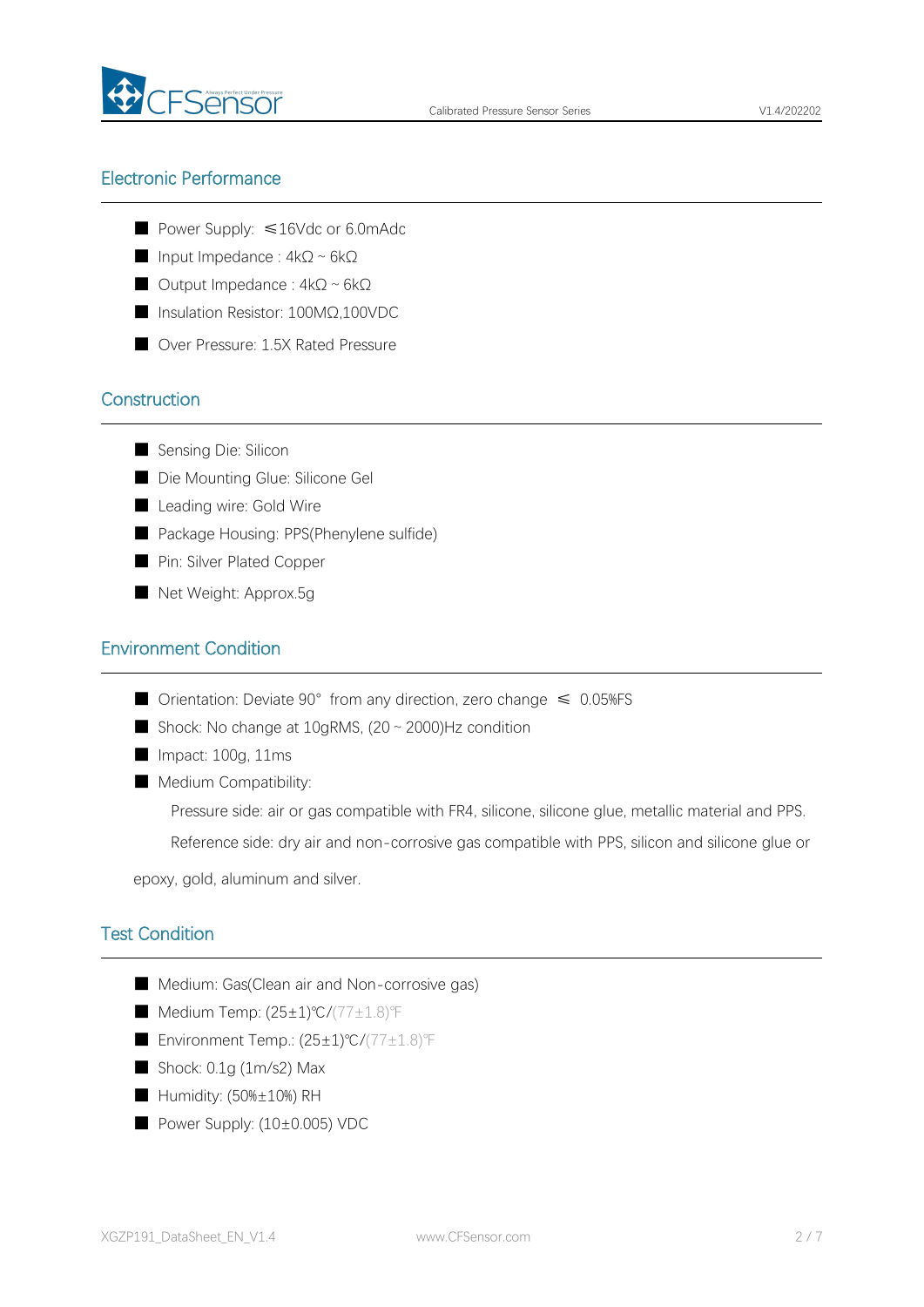

# SPECIFICATIONS

| <b>Specifications</b>            |                 | Symbol                        | Min.              | Typ.                          | <b>Max</b> | Unit         |
|----------------------------------|-----------------|-------------------------------|-------------------|-------------------------------|------------|--------------|
| Pressure Range                   |                 | Pop                           | 10、50、100、200     |                               |            | kPa          |
|                                  |                 |                               | 1.45、7.25、14.5、29 |                               |            | PSI          |
|                                  | Working Voltage | Vs                            |                   | 10                            | 16         | Vdc          |
| Working Current                  |                 | $\overline{O}$                |                   | 6                             | —          | mAdc         |
| StorageTemperature               |                 | Tstg                          | $-30$             | 25                            | $+125$     | $^{\circ}$ C |
| Working Temperature              |                 | Topt                          | $-20$             | $\overbrace{\phantom{12333}}$ | $+100$     | $\mathrm{C}$ |
| <b>Bridge Resistance</b>         |                 | $R_{\scriptscriptstyle\perp}$ | 4.5               | 5                             | 5.5        | kΩ           |
| Offset/Zero Output               |                 | Voff                          | $-1$              | $\overline{0}$                | $+1$       | mV           |
| Sensitivity                      |                 | Vfss                          | 38.5              | 40                            | 41.5       | mV           |
| FS Output                        | 10kPa           | $\triangle V / \triangle P$   |                   | 4                             | —          | mV/kPa       |
|                                  | 50kPa           |                               |                   | 0.8                           |            |              |
|                                  | 100kPa          |                               |                   | 0.4                           |            |              |
|                                  | 200kPa          |                               |                   | 0.2                           |            |              |
| Linearity                        |                 |                               | $-0.5$            | $\overline{\phantom{0}}$      | $+0.5$     | %VFSS        |
| <b>Hysteresis</b>                |                 |                               |                   | $\pm 0.15$                    |            | %VFSS        |
| TCO(Temp. Coefficient of Offset) |                 | <b>TCVOFF</b>                 | $-1.0$            |                               | $+1.0$     | mV           |
| TCS(Temp. Coefficient of Span)   |                 | <b>TC</b> VFSS                | $-2.0$            |                               | $+2.0$     | %VFSS        |
| Response Time                    |                 | $T_{R}$                       |                   | 2.5                           |            | ms           |
| Long-term Stability(1000h)       |                 |                               |                   | ±0.5                          |            | %FS          |

#### Note:

1 Sensor output is ratiometric within this specified excitation range. Operating the device above the specified excitation range may induce additional error due to sensor self-heating.

2 Full Scale Span (VFSS) is defined as the algebraic difference between the output voltage at full rated pressure and the output voltage at the minimum rated pressure.

3 Offset (Voff) is defined as the output voltage at the minimum rated pressure

4 Linearity: Output deviation from a straight line relationship with pressure, using end point method, over the specified pressure range.

5 Temperature Hysteresis: Output deviation at any temperature within the operating temperature range, after the temperature is cycled to and from the minimum or maximum operating temperature points, with zero differential pressure applied.

6 Pressure Hysteresis: Output deviation at any pressure within the specified range, when this pressure is cycled to and from the minimum or maximum rated pressure, at 25°C.

7 TcSpan: Output deviation at full rated pressure over the temperature range of 0 to 55°C, relative to 25°C.

8 TcOffset: Output deviation with minimum rated pressure applied, over the temperature range of 0 to 55°C, relative to 25°C

9 Response Time is defined as the time for the incremental change in the output to go from 10% to 90% of its final value when subjected to a specified step change in pressure

10 Offset stability is the product's output deviation when subjected to 1000 hours of Pulsed Pressure, Temperature Cycling with Test Condition.

Unless otherwise specified,measurements were taken on base of above testing condition.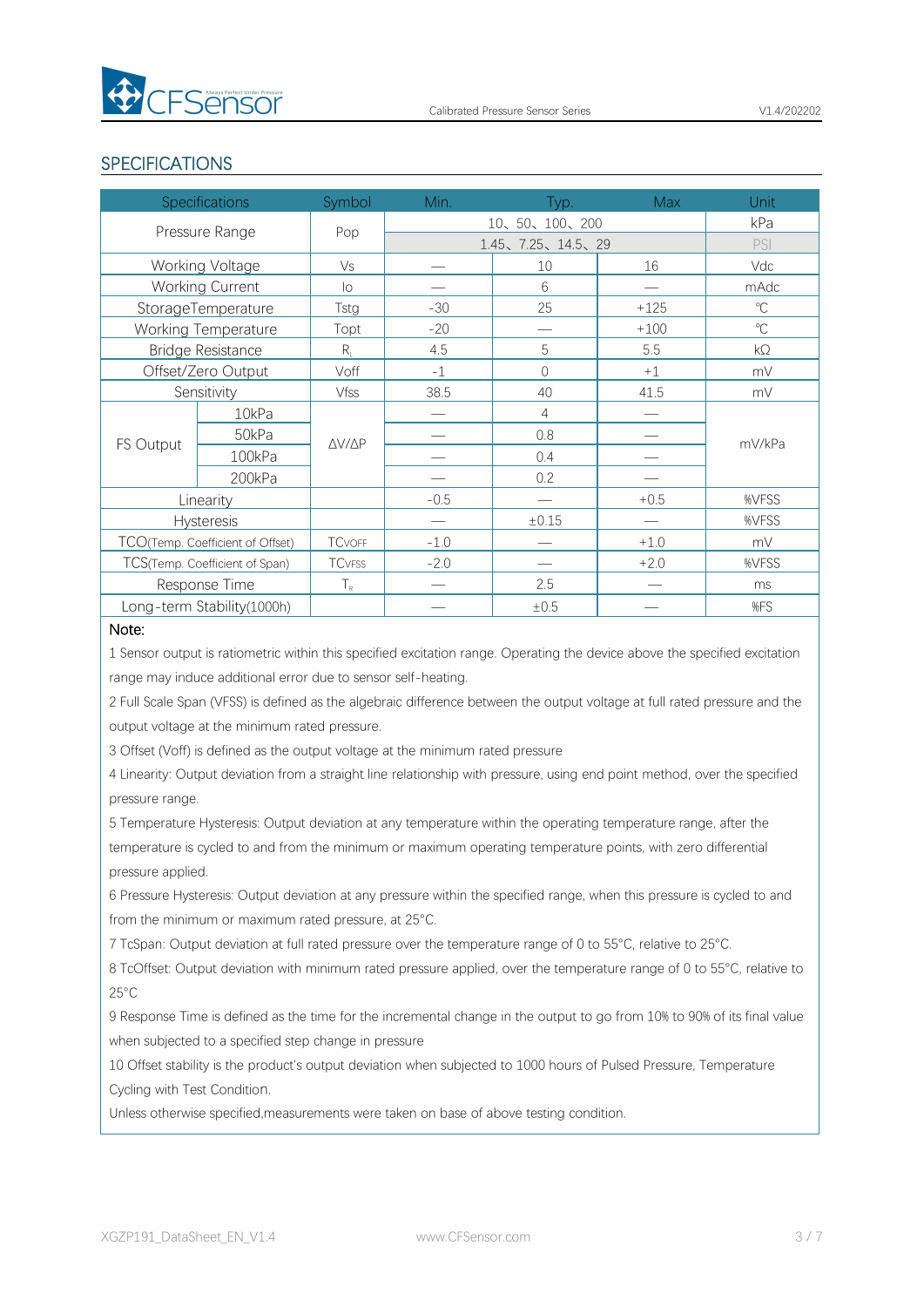

# DIMENSION (Unit:mm)



Note: PIN1 come with notch

# PIN CONNECTION&DEFINITION



| Pin          |     |             |     |     |
|--------------|-----|-------------|-----|-----|
| Definition A | Vs+ | Vo-         | GND | Vo+ |
| Definition B | GND | $\sqrt{O+}$ | vdl | VO- |

Definition A or B can be freely selected for connection.

| Symbol     | $10 +$  | GND           | /∩+      | /∩–      |
|------------|---------|---------------|----------|----------|
| Definition | Power + | <b>GROUND</b> | Output + | - Jutput |

# ORDER GUIDE

| XGZP191 | Piezo-resistive Pressure Sensor |                  |                                                       |  |  |
|---------|---------------------------------|------------------|-------------------------------------------------------|--|--|
|         | Code                            | Range            | 100kPa=0.1mKp=750mmHg=10MH2O ≈1bar ≈14.5PSI           |  |  |
|         | 010                             | $0 \sim 10kPa$   | Available for Negative pressure $(-10 \sim 10kPa)$    |  |  |
|         | 050                             | $0 \sim 50kPa$   | Available for Negative pressure( $-50 \sim 50kPa$ )   |  |  |
|         | 101                             | $0 \sim 100$ kPa | Available for Negative pressure( $-100 \sim 100$ kPa) |  |  |
|         | 201                             | $0 \sim 200$ kPa | Available for Negative pressure( $-100 \sim 200$ kPa) |  |  |
| XG7P191 | 010                             | the whole spec.  |                                                       |  |  |

# RECOMMENDED PRODUCTS

More sensors as show at right place are calibrated pressure sensor with amplified analog output signal or digital output(IIC interface): XGZP6885

Please contact us more information information.

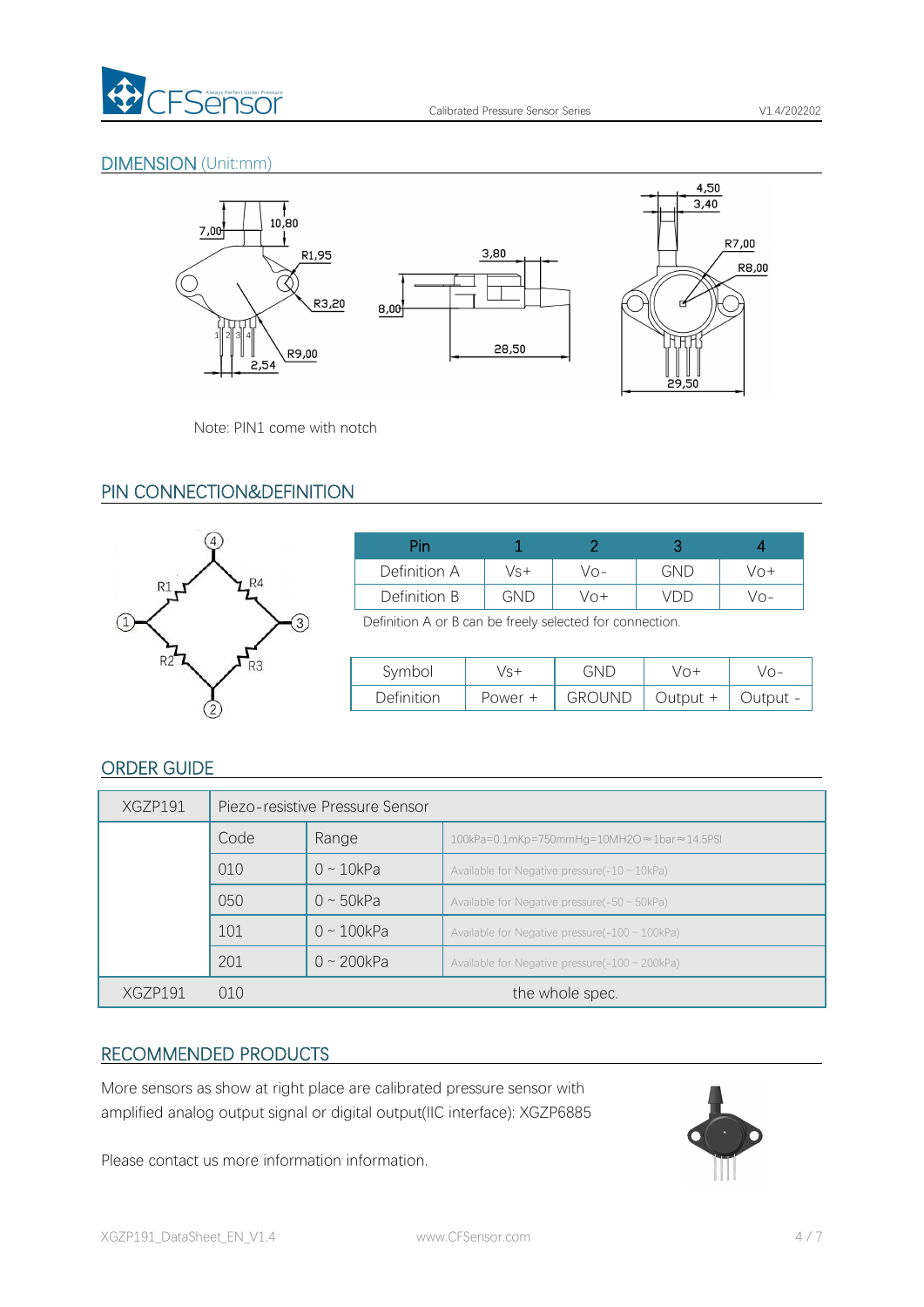

#### OVERALL NOTES

Unless otherwise specified, following notes are general attention or presentation for all products from CFSensor.

#### **Mounting**

The following steps is for transmitting the air pressure to sensor after sensor soldering on PCB.

▼ For some sensors that come with inlet tube, select the flexiable pipe to suit the pressure inlet that is firm enough to prevent the pressure leaks.

▼ Atmosphere hole (for Gauge type sensors) and Inlet pipe/hole can't be blocked with gel or glue etc,..

▼ Avoiding excessive external force operation

#### **Soldering**

Due to its small size, the thermal capacity of the pressure sensor is low. Therefore, take steps to minimize the effects of external heat. Damage and changes to characteristics may occur due to heat deformation. Use a non-corrosive resin type of flux. Since the pressure sensor is exposed to the atmosphere, do not allow flux to enter inside.

▼ Manual soldering

☉Raise the temperature of the soldering tip between 260 and 300°C/500 and 572°F (30 W) and solder within 5 seconds. ☉The sensor output may vary if the load is applied on the terminal during soldering.

☉Keep the soldering tip clean.

▼DIP soldering (DIP Terminal)

☉Keep the temperature of the DIP solder tank below 260°C/500 and solder within 5 seconds.

☉To avoid heat deformation, do not perform DIP soldering when mounting on the PCB which has a small thermal capacity.

▼Reflow soldering (SMD Terminal)

☉The recommended reflow temperature profile conditions are given below.



☉Self alignment may not always work as expected, therefore, please carefully note the position of the terminals and pattern. ☉The temperature of the profile is assumed to be a value measured with the PCB of the terminal neighborhood.

☉Please evaluate solderbility under the actual mounting conditions since welding and deformation of the pressure inlet port may occur due to heat stress depending on equipments or conditions.

▼ Rework soldering

☉Complete rework at a time.

☉Use a flattened soldering tip when performing rework on the solder bridge. Do not add the flux.

☉Keep the soldering tip below the temperature described in the specifications.

- ▼ Avoid drop and rough handling as excessive force may deform the terminal and damage soldering characteristics.
- 
- ▼ Keep the circuit board warpage within 0.05 mm of the full width of the sensor.<br>▼ After soldering, do not apply stress on the soldered part when cutting or bending the circuit board.

▼ Prevent human hands or metal pieces from contacting with the sensor terminal. Such contact may cause anomalous outlets as the terminal is exposed to the atmosphere.

▼ After soldering, prevent chemical agents from adhering to the sensor when applying coating to avoid insulation deterioration of the circuit board.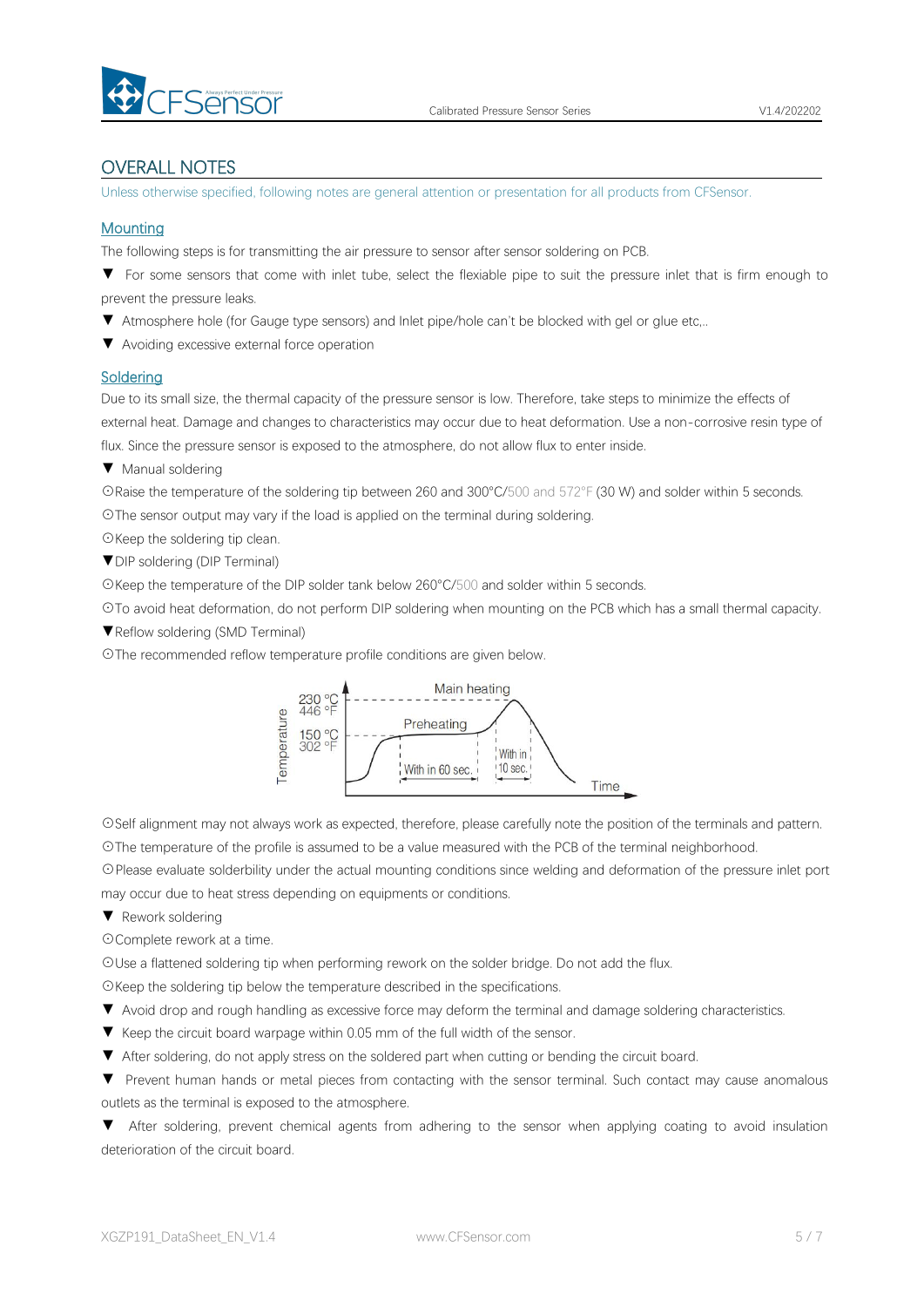

#### **Connecting**

Correctly wire as in the connection diagram. Reverse connection may damage the product and degrade the performance.

▼ Do not use idle terminals(N/C) to prevent damages to the sensor.

#### Cleaning

▼ Since the pressure sensor is exposed to the atmosphere, do not allow cleaning fluid to enter inside from atmosphere hole (for Gauge type sensors) and inlet pipe.

▼ Avoid ultrasonic cleaning since this may cause breaks or disconnections in the wiring.

#### Environment

▼Please avoid using or storing the pressure sensor in a place exposed to corrosive gases (such as the gases given off by organic solvents, sulfurous acid gas, hydrogen sulfides, etc.) which will adversely affect the performance of the pressure sensor chip.

▼Since this pressure sensor itself does not have a water-proof construction(even available media can be liquid), please do not use the sensor in alocation where it may be sprayed with water, etc.

▼Avoid using the pressure sensors in an environment where condensation may form. Furthermore, its output may fluctuate if any moisture adhering to it freezes.

▼The pressure sensor is constructed in such a way that its output will fluctuate when it is exposed to light. Especially when pressure is to be applied by means of a transparent tube, take steps to prevent the pressure sensor chip from being exposed to light.

▼Avoid using pressure sensor where it will be susceptible to ultrasonic or other high-frequency vibration.

▼ Please keep the sensors sealed using static shielding bags on storage. The PINs of sensor(if have) may be black by oxidation under atmosphere environment if the materials include the oxidizable material, althought it wouldn't affect the sensor performance.

#### More Precautions

▼That using the wrong pressure range or mounting method mayresult in accidents.

▼The only direct pressure medium you can use is non-corrosive gas or air as illuminated above(Note: some sensors are compatible with liquid media). The use of other media, in particular, corrosive gases and liquid (organic solvent based, sulfurous acid based, and hydrogen sulfide based, etc.) or contains foreign substances will cause malfunction and damage.<br>Please do not use them and check with CFSensor.

▼The pressure sensor is positioned inside the pressure inlet. Never poke wires orother foreign matter through the pressure inlet since they may damage the sensor or block the inlet. Avoid use when the atmospheric pressure inlet(only for Gauge type pressure sensor) is blocked.

▼ Use an operating pressure which is within the rated pressure range. Using a pressure beyond this range may cause damage.

▼Since static charge can damage the pressure sensor, bear in mind the following handling precautions.

☉When storing the pressure sensor, use a conductive material to short the pins or wrap the entire sensor in aluminum foil. Common plastic containers should not be used to store or transport the sensor since they readily become charged.

⊙ When using the pressure sensor, all the charged articles on the bench surface and the work personnel should be grounded so that any ambient static will be safely discharged.

▼Based on the pressure involved, give due consideration to the securing of the pressure sensor.